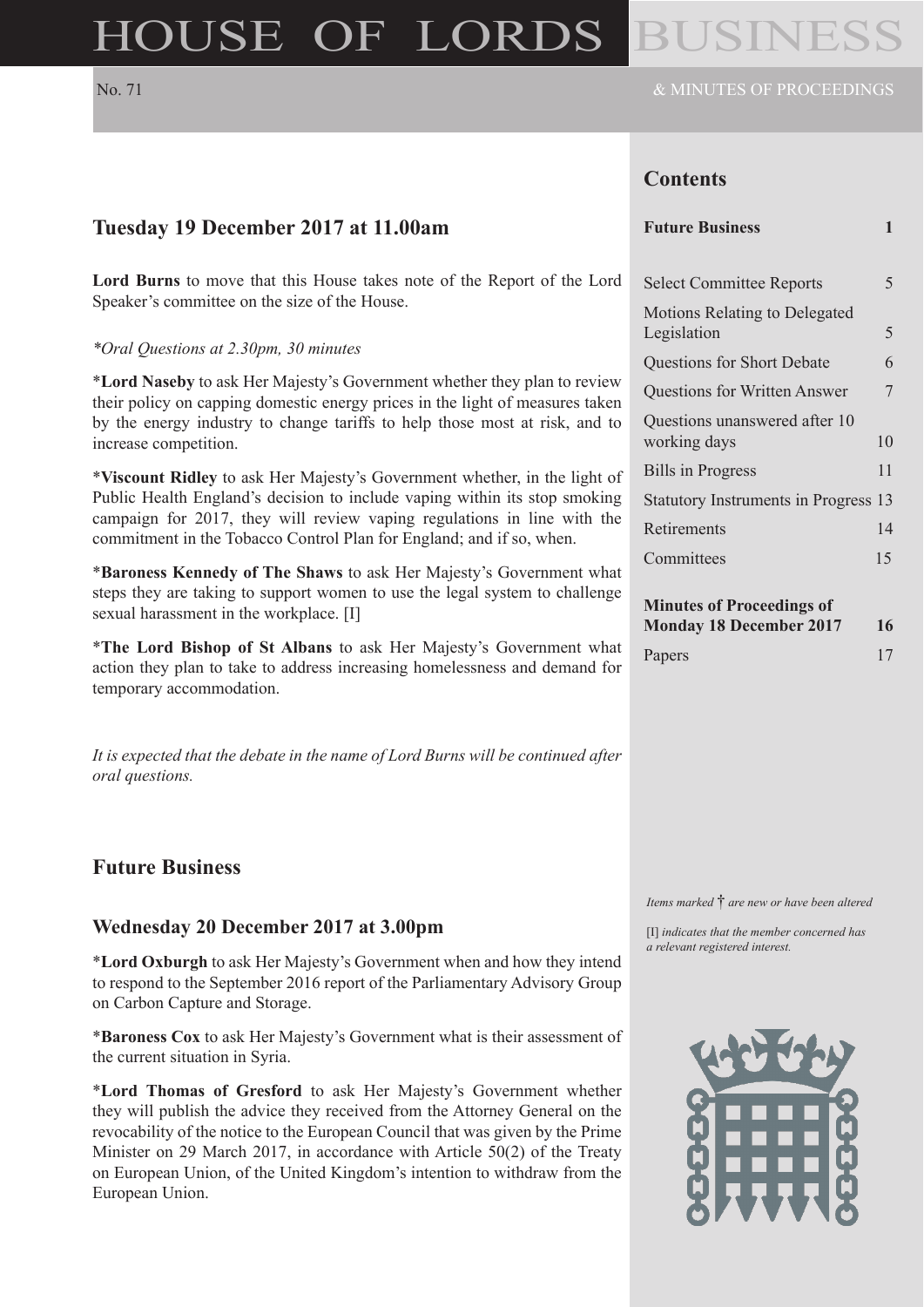#### Future Business

†\***Lord West of Spithead** to ask Her Majesty's Government what assessment they have made of the sufficiency of the United Kingdom's anti-submarine capability to ensure protection of crucial undersea cables.

**Baroness Kennedy of The Shaws** to move that this House takes note of the Report from the European Union Committee *Brexit: justice for families, individuals and businesses?* (17th Report, Session 2016–17, HL Paper 134).

**Baroness McIntosh of Pickering** to move that this House takes note of the Report from the Select Committee on the Licensing Act 2003 *The Licensing Act 2003: post-legislative scrutiny* (Session 2016– 17, HL Paper 146).

**The Earl of Selborne** to move that this House takes note of the Report from the Science and Technology Committee *Connected and Autonomous Vehicles: The future?* (2nd Report, Session 2016–17, HL Paper 115).

### **Thursday 21 December 2017 at 11.00am**

\***Lord Greaves** to ask Her Majesty's Government what is their assessment of the impact of the United Kingdom leaving the European Union on the provision of housing that people can afford. [I]

\***Lord Shipley** to ask Her Majesty's Government what is their estimate of the number of social homes that will be built as a consequence of the Budget Statement. [I]

\***Baroness Hussein-Ece** to ask Her Majesty's Government what equalities impact assessment they have undertaken into the implications of Brexit.

*Topical oral question. Ballot to be drawn at 1pm on Tuesday 19 December.*

**Baroness Walmsley** to move that this House takes note of the global effects of climate change on health. (*Balloted Debate, 2½ hours*)

**Lord Carrington of Fulham** to move that this House takes note of the impact of the trade in ivory on endangered species, and of the efforts being made to eliminate that trade while protecting the cultural heritage of antique ivory. (*Balloted Debate, 2½ hours*)

# **Monday 8 January 2018 at 2.30pm**

\***Lord Spicer** to ask Her Majesty's Government when they next plan to report to Parliament on Brexit.

\***Baroness Benjamin** to ask Her Majesty's Government what plans they have to commemorate the 70th anniversary of the arrival of the MV Empire Windrush at Tilbury Docks in June 1948 carrying Caribbean people who had been encouraged to emigrate to the United Kingdom by the Government.

\***Baroness Jones of Moulsecoomb** to ask Her Majesty's Government whether they intend to establish an independent environmental enforcement agency before the United Kingdom leaves the European Union.

\***Lord Roberts of Llandudno** to ask Her Majesty's Government what new arrangements they propose to introduce to support child refugees following the United Kingdom's withdrawal from the European Union.

**Lord Henley** to move that this House takes note of Her Majesty's Government's Industrial Strategy and of the case for boosting earning power and productivity across the United Kingdom with investment in the skills, businesses and infrastructure of the future.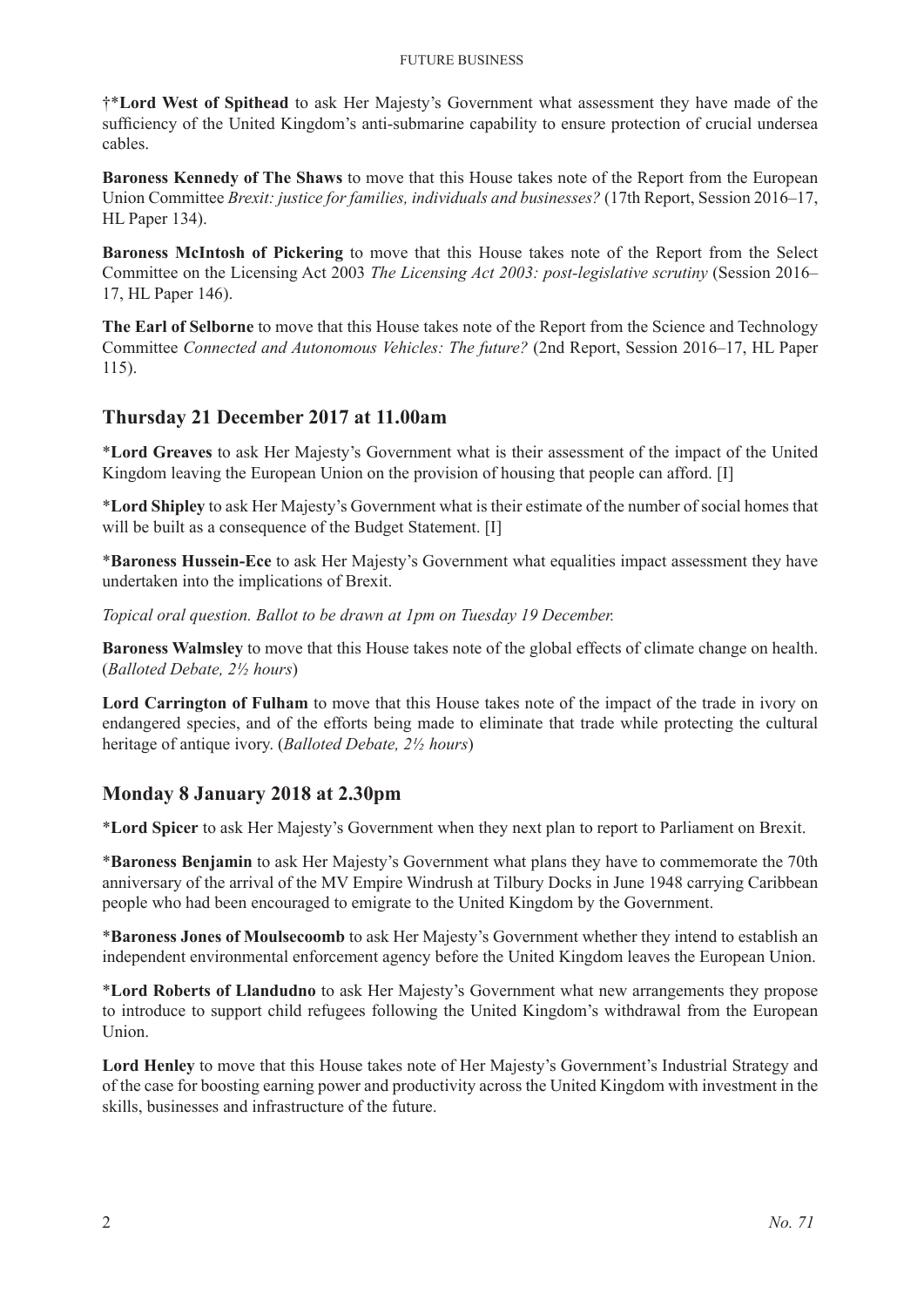#### **Tuesday 9 January 2018 at 2.30pm**

\***Baroness Burt of Solihull** to ask Her Majesty's Government what plans they have to equalise statutory pay received for shared parental leave by people of any gender.

\***Lord Kennedy of Southwark** to ask Her Majesty's Government how many families were homeless over Christmas 2017.

\***Lord Teverson** to ask Her Majesty's Government what action they are taking following the decision of the government of China to restrict the imports of foreign waste.

#### **Wednesday 10 January 2018 at 3.00pm**

\***Lord Clark of Windermere** to ask Her Majesty's Government, further to the Written Answer by Lord O'Shaughnessy on 27 November 2017 (HL3070), what assessment they have made of the operation of the "break glass clause" in the supply of agency nurses to hospital trusts from off-framework agencies.

\***Baroness Neville-Rolfe** to ask Her Majesty's Government what assessment they have made of the impact of investments in local roads on traffic congestion and productivity in local areas.

\***Lord Harries of Pentregarth** to ask Her Majesty's Government what action they are taking with the international community to ensure that Russia respects the territorial integrity of Georgia and withdraws its troops from Georgian soil.

**Data Protection Bill [HL]** Committee (day 3) [Lord Ashton of Hyde] *6th and 9th Reports from the Delegated Powers Committee*

**Criminal Justice (Scotland) Act 2016 (Consequential Provisions) Order 2017** Lord Duncan of Springbank to move that the draft Order laid before the House on 13 September 2017 be approved. *Considered in Grand Committee on 29 November 2017* (*Dinner break business*)

**Lord Foulkes of Cumnock** to move, as an amendment to the above motion, at end to insert "but that this House regrets that the draft Order includes provisions relating to the British Transport Police; and calls upon Her Majesty's Government to review the operation of those provisions in the light of concerns that incorporating British Transport Police into Police Scotland will reduce operational effectiveness."

#### **Thursday 11 January 2018 at 11.00am**

\***Lord Hannay of Chiswick** to ask Her Majesty's Government under what authority they notified on 3 July 2017 the United Kingdom's decision to withdraw from the London Fisheries Convention of 1962; and what account they took of the provisions of the Fishery Limits Act 1964 and of European Union Regulation 2371/2002 before making that decision.

\***Baroness Thornton** to ask Her Majesty's Government, given the timing of the grant of additional funding to the National Health Service to prepare for winter at the end of November 2017, how they will assess the use and impact of that additional funding.

†\***Baroness Jones of Whitchurch** to ask Her Majesty's Government what steps they are taking to ensure that, after Brexit, current United Kingdom food safety standards are not undermined by the import of poorer quality food produced to lower animal welfare standards from the United States and other potential trading partners.

**Lord Best** to move that this House takes note of the performance of the United Kingdom's major housebuilders.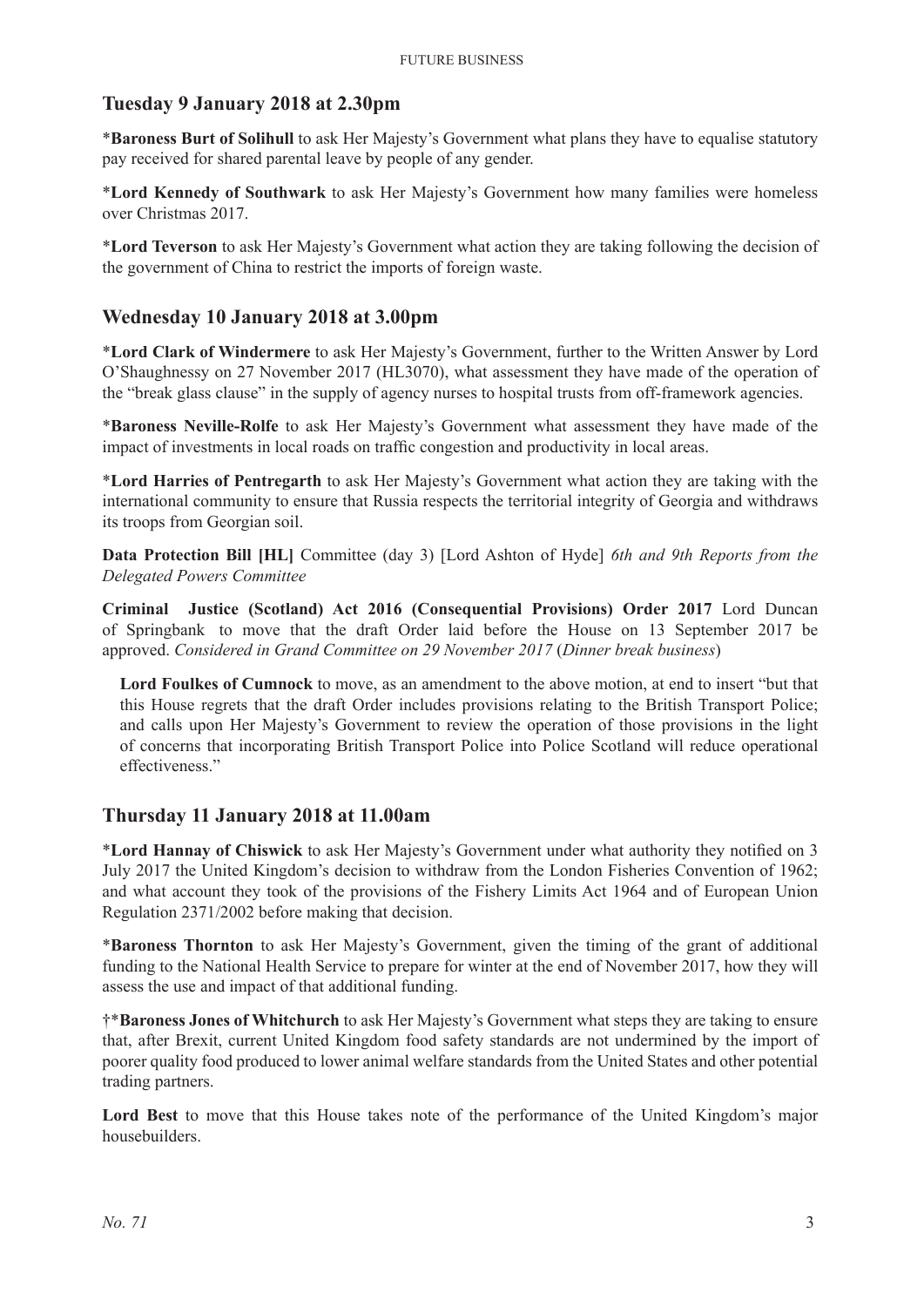*Topical Question for Short Debate. Ballot opens at 10am on Monday 1 January, to be drawn at 12 noon on Tuesday 2 January.*

**Baroness Kidron** to move that this House takes note of the role played by social media and online platforms as news and content publishers.

**The Lord Bishop of Coventry** to ask Her Majesty's Government what is their post-conflict strategy for protecting the rights of religious and ethnic minorities in Iraq. (*1½ hours*)

# **Monday 15 January 2018 at 2.30pm**

†\***Lord Berkeley** to ask Her Majesty's Government what are the plans, timescale and budget of Her Majesty's Revenue and Customs to develop and implement paper-free customs procedures for just-intime freight between the European Union and the United Kingdom after Brexit. [I]

†\***Lord Addington** to ask Her Majesty's Government whether only students with education, health and care plans are regarded as having the need for support when undertaking an apprenticeship; and if so, why.

†\***Baroness Berridge** to ask Her Majesty's Government how they will ensure the engagement of faith leaders in events around the Commonwealth Summit in April 2018.

†\***Baroness Rawlings** to ask Her Majesty's Government what steps they are taking to reduce levels of pollution caused by vehicle emissions in London and other larger cities.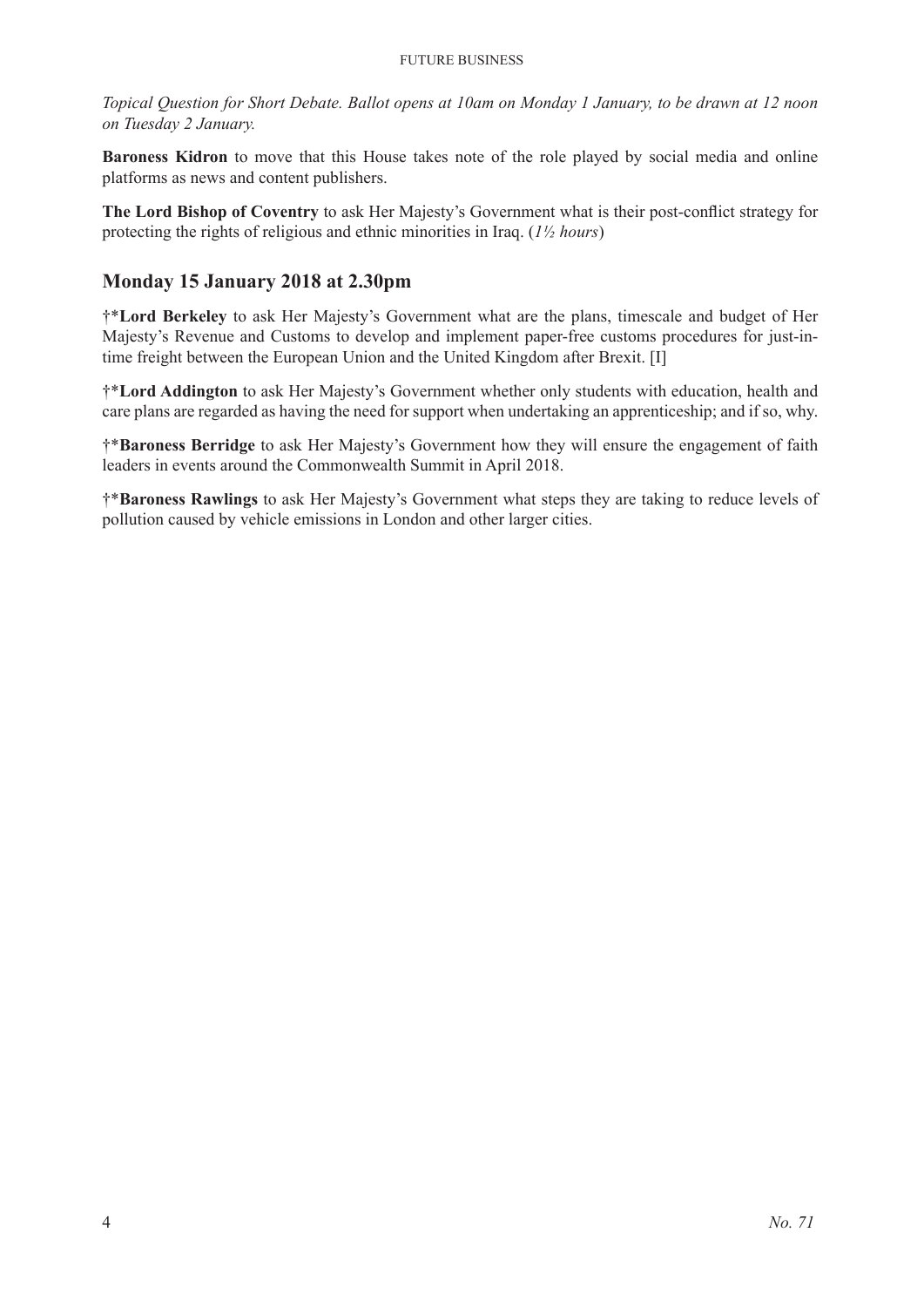# **Select Committee Reports**

*The date on which the report was published is in italics.*

**Lord Boswell of Aynho** to move that this House takes note of the Report from the European Union Committee *Brexit: the Crown Dependencies* (19th Report, Session 2016–17, HL Paper 136). *23 March*

**Lord Patel** to move that this House takes note of the Report from the Select Committee on the Longterm Sustainability of the NHS *The Long-term Sustainability of the NHS and Adult Social Care* (Session 2016–17, HL Paper 151). *5 April*

**Baroness Pitkeathley** to move that this House takes note of the Report from the Select Committee on Charities *Stronger charities for a stronger society* (Session 2016–17, HL Paper 133). *26 March*

**Lord Forsyth of Drumlean** to move that this House takes note of the Report from the Economic Affairs Committee *Brexit and the Labour Market* (1st Report, HL Paper 11). *21 July*

**Baroness Verma** to move that this House takes note of the Report from the European Union Committee *Operation Sophia: a failed mission* (2nd Report, HL Paper 5). *12 July*

**Lord Best** to move that this House takes note of the Report from the Communications Committee *Skills for theatre: Developing the pipeline of talent* (3rd Report, Session 2016–17, HL Paper 170). *3 May*

**Lord Jay of Ewelme** to move that this House takes note of the Report from the European Union Committee *Brexit: judicial oversight of the European Arrest Warrant* (6th Report, HL Paper 16). *27 July*

# **Motions Relating to Delegated Legislation**

**Lord Kirkwood of Kirkhope** to move that this House regrets that the Universal Credit (Housing Costs Element for Claimants Aged 18 to 21) (Amendment) Regulations 2017 have been published without the guidance which will be key to understanding how the legislation will work in practice (SI 2017/252). *28th Report from the Secondary Legislation Scrutiny Committee, Session 2016–17*

Lord German to move that this House regrets that the Social Security Benefit Up-rating Regulations 2017 do not take account of the impact of leaving the European Union on the state pensions of United Kingdom citizens living in the European Union (SI 2017/349).

Lord Hodgson of Astley Abbotts to move that this House regrets that the Universal Credit (Tenant Incentive Scheme) Amendment Regulations 2017 may disadvantage some of the poorest members of society (SI 2017/427).

**Baroness Suttie** to move that this House regrets that the draft Transparency of Donations and Loans etc. (Northern Ireland Political Parties) Order 2018 does not provide for transparency of political donations in Northern Ireland dating back to 1 January 2014 as provided for in the Northern Ireland (Miscellaneous Provisions) Act 2014, thereby preventing proper scrutiny of donations to political parties in Northern Ireland during the European Union referendum campaign.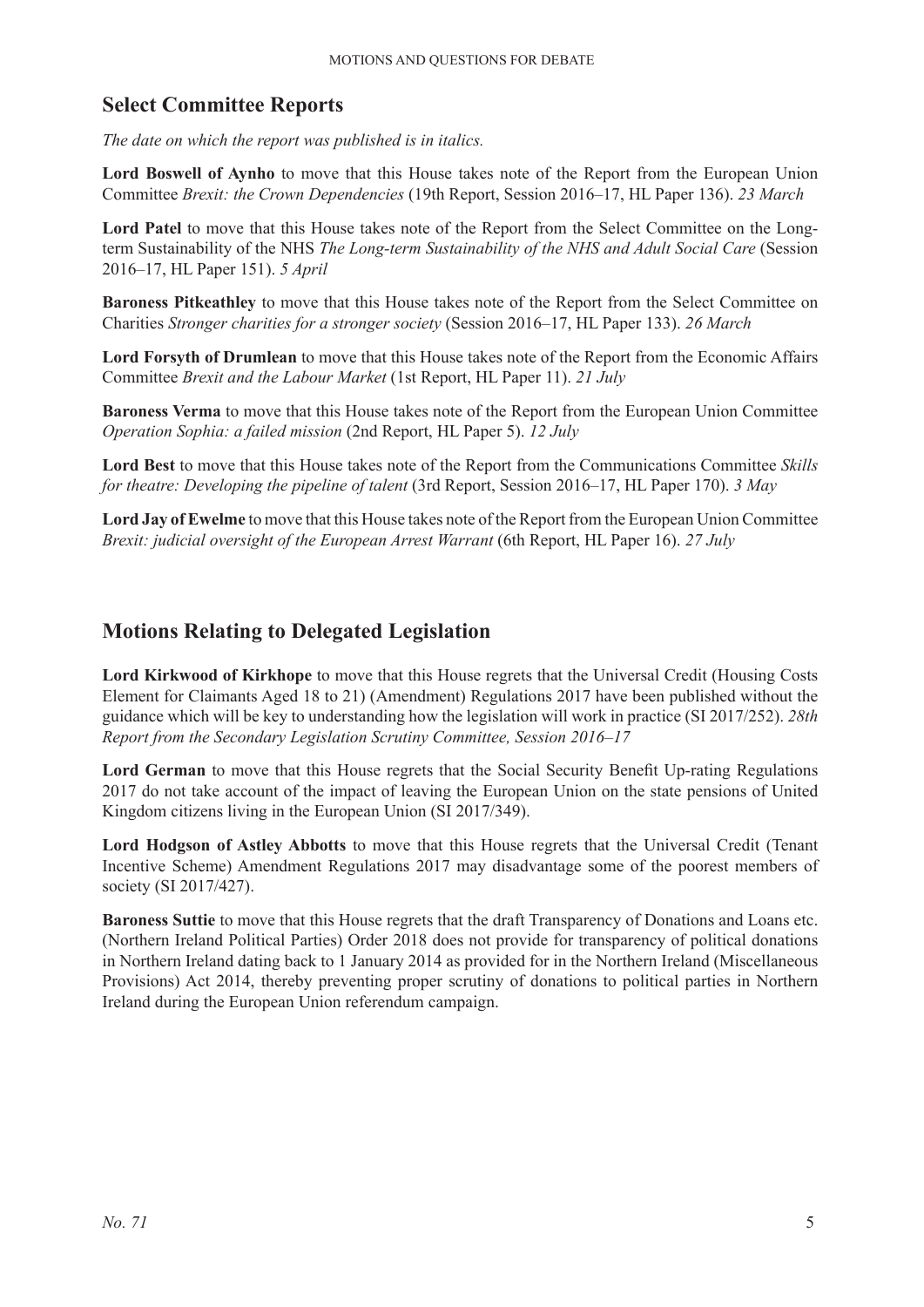**Baroness Jones of Whitchurch** to move that this House regrets that the Water Abstraction (Specified Enactments) Regulations 2017 (SI 2017/1042), the Water Abstraction and Impounding (Exemptions) Regulations 2017 (SI 2017/1044), the Water Abstraction (Revocations etc.) (England) Order 2017 (SI 2017/1046), and the Water Abstraction (Transitional Provisions) Regulations 2017 (SI 2017/1047) have missed the 2012 deadline set in the European Union Water Framework Directive which has required Her Majesty's Government to explain their general implementation of the legislation to the European Commission; notes that the Regulations draw on a consultation exercise originally carried out in 2009 and then repeated in 2016; and considers that the delays cast doubt on the ability of the Department for Environment, Food and Rural Affairs to handle the volume of secondary legislation that will result from the Brexit process. *10th Report from the Secondary Legislation Scrutiny Committee*

# **Questions for Short Debate**

#### *Time limit 1 hour or 1½ hours.*

†**Lord Loomba** to ask Her Majesty's Government what priority they give to women and girls,including widows, when developing and implementing Department for International Development initiatives and projects. (*18 December*)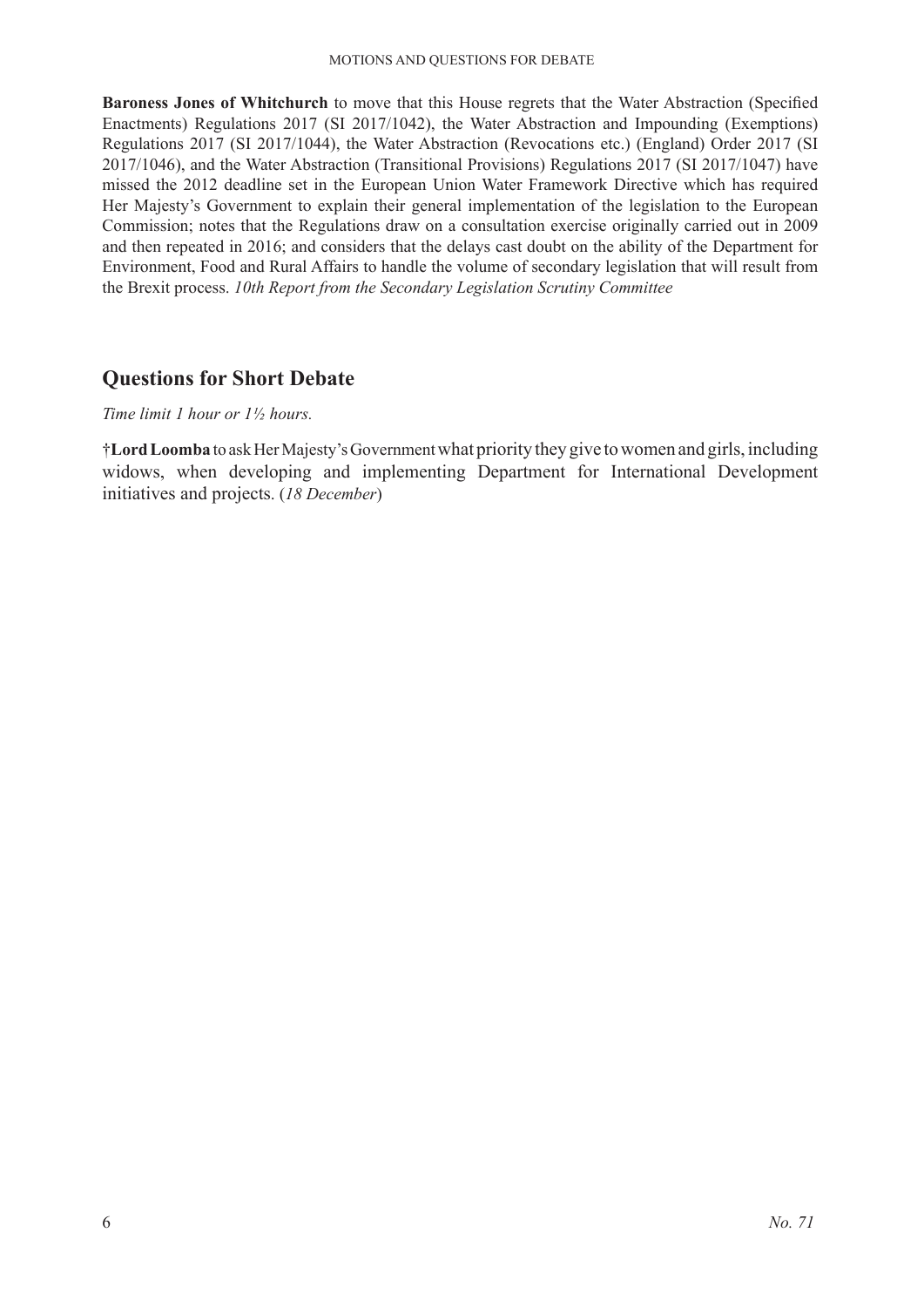# **Questions for Written Answer**

*Tabled on 18 December and due for answer by 4 January 2018.*

**Lord Addington** to ask Her Majesty's Government what assessment they have made of the compliance of all higher education providers with their duties under the Equality Act 2010 and Human Rights Act 1998 in regard to disabled students. HL4258

**Lord Addington** to ask Her Majesty's Government what assessment they have made of the extent to which there is consistency between the school system and the apprenticeship awarding bodies, in terms of support given to disabled students. HL4259

**Lord Alton of Liverpool** to ask Her Majesty's Government whether they intend to make changes to Department for Work and Pensions rules that impact on the ability of refugees to claim jobseeker's allowance and simultaneously access full-time English language lessons. HL4260

**Lord Berkeley** to ask Her Majesty's Government what was the annual level of exports to the EU from the UK in each of the last three years, broken down into (1) temperature controlled, (2) unitised, and (3) bulk; what were the comparative imports from the EU into the UK; and what assessment they have made of the costs and benefits of possible higher tariffs between the EU and the UK after Brexit in the light of those figures. HL4261

**Lord Birt** to ask Her Majesty's Government, further to the Written Answer by Lord Bourne of Aberystwyth on 12 December (HL3815), whether they have any plans to raise the performance threshold for local authorities to determine planning applications within the statutory timescale (1) above the 60 per cent threshold for major applications, and (2) above the 70 per cent threshold for non-major applications.

HL4262

**Lord Boateng** to ask Her Majesty's Government what assessment they have made of the provisions of the Commonwealth Vulnerability Index as additional criteria to determine the classification of developing countries for the purpose of meeting needs (1) in the aftermath of natural disasters, and (2) generally.

HL4263

**The Lord Bishop of Durham** to ask Her Majesty's Government whether they intend to consider the funding and provision of holiday programmes that would provide free meals and activities for children who would otherwise not have access to such arrangements. HL4264

**Baroness Featherstone** to ask Her Majesty's Government what assessment they have made of the appropriateness of membership of the Energy Union after Brexit. HL4265

**Baroness Featherstone** to ask Her Majesty's Government what steps they are taking to ensure regulatory alignment in the energy market after Brexit. HL4266

**Lord Hodgson of Astley Abbotts** to ask Her Majesty's Government when the Attorney General is expected to rule on the Albert Hall case referred to him by the Charity Commission in September.

HL4267

**Lord Hunt of Kings Heath** to ask Her Majesty's Government what is their response to the conclusion of the joint Royal College of General Practitioner's and Medical Schools Council report, *Destination GP*, that additional funding for GP student placements is required to encourage more medical students to become GPs. HL4268

**Lord Hunt of Kings Heath** to ask Her Majesty's Government what assessment they have made of levels of funding for GP student placements. HL4269

**Lord Hunt of Kings Heath** to ask Her Majesty's Government whether they intend to increase levels of funding for GP student placements. HL4270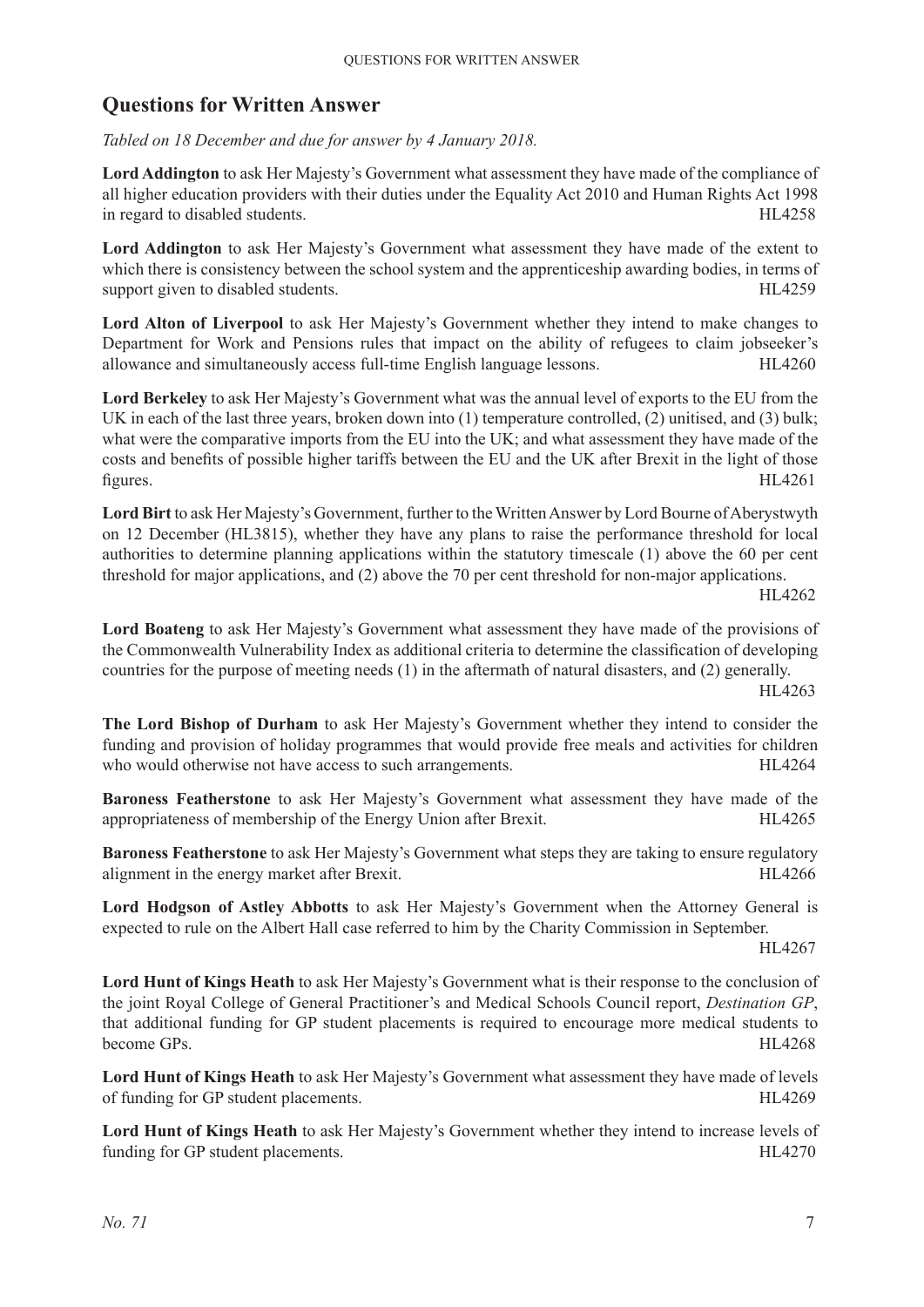**Lord Hylton** to ask Her Majesty's Government what information they have about Palestinian refugees who are in Iraq; whether they can estimate the number of Palestinians still in Syria; and whether all such refugees are receiving UK and international relief and development funds. HL4271

Lord Hylton to ask Her Majesty's Government what steps they are taking to ensure that safe accommodation is available throughout the UK for women and children escaping domestic violence; and what steps they are taking to prevent the closure of existing refuges. HL4272

**Lord Hylton** to ask Her Majesty's Government whether they support the call for peace made by the 14th International Conference on the EU, Turkey, the Middle East and the Kurds, on 7 December; and if so, what new steps they will take. HL4273

**Lord Hylton** to ask Her Majesty's Government what is their analysis of the plight of the displaced people at Rakban, on the frontiers of Syria, Iraq and Jordan; what is their best estimate of the population there; and whether they intend to convene a meeting of all concerned parties to make possible access for urgent supplies and to assess longer-term needs. HL4274

**Lord Hylton** to ask Her Majesty's Government whether the WHO and UNICEF have access to eastern Ghouta in Syria; and whether they will call for the prompt evacuation of urgent medical cases. HL4275

Lord Judd to ask Her Majesty's Government what arrangements they have in place to monitor nuclear, biological and chemical weapons risks, and to advance the reduction of such risks. HL4276

**Lord Judd** to ask Her Majesty's Government what action they are taking to promote international nuclear, bacteriological and chemical disarmament. HL4277

**Lord Murphy of Torfaen** to ask Her Majesty's Government what steps they are taking to improve access to release on temporary licence. HL4278

**Lord Murphy of Torfaen** to ask Her Majesty's Government whether they will ensure that overcrowding does not restrict prisoners' access to chaplaincy services; and whether they intend to include such access in future performance measures. HL4279

**Lord Murphy of Torfaen** to ask Her Majesty's Government whether they intend to guarantee the continued provision of quality assured chaplaincy services to every prison in England and Wales by continuing the guidelines *Faith and Pastoral Care for Prisoners* (PSI 05/2016) and including those guidelines in any future prison policy frameworks. HL4280

**Lord Murphy of Torfaen** to ask Her Majesty's Government whether they intend to implement a systematic and quality assured communications gateway to enable prison staff to work with families to reduce selfharm and suicide. HL4281

**Lord Murphy of Torfaen** to ask Her Majesty's Government whether they intend to introduce performance measures on family contact covering every stage of a prisoner's sentence. HL4282

**Lord Myners** to ask Her Majesty's Government what assessment they have made of the concentration of the auditing profession; and whether any such concentration is eroding confidence in audits. HL4283

**Lord Myners** to ask Her Majesty's Government what assessment they have made of the case for publishing dot plots to enhance understanding of Bank of England interest rate expectations. HL4284

**Lord Myners** to ask Her Majesty's Government whether they intend to review the extent to which profits and director bonuses at house builders Persimmon and Berkeley benefited from the Help to Buy equity loan scheme in 2015; and whether they have considered introducing a windfall profits tax on those benefits. HL4285

**Lord Patel of Bradford** to ask Her Majesty's Government what assessment they have made of the increasing misuse of fentanyl; and whether they intend to introduce evidence-based key performance indicators for harm reduction initiatives in order to prioritise and support those initiatives. HL4286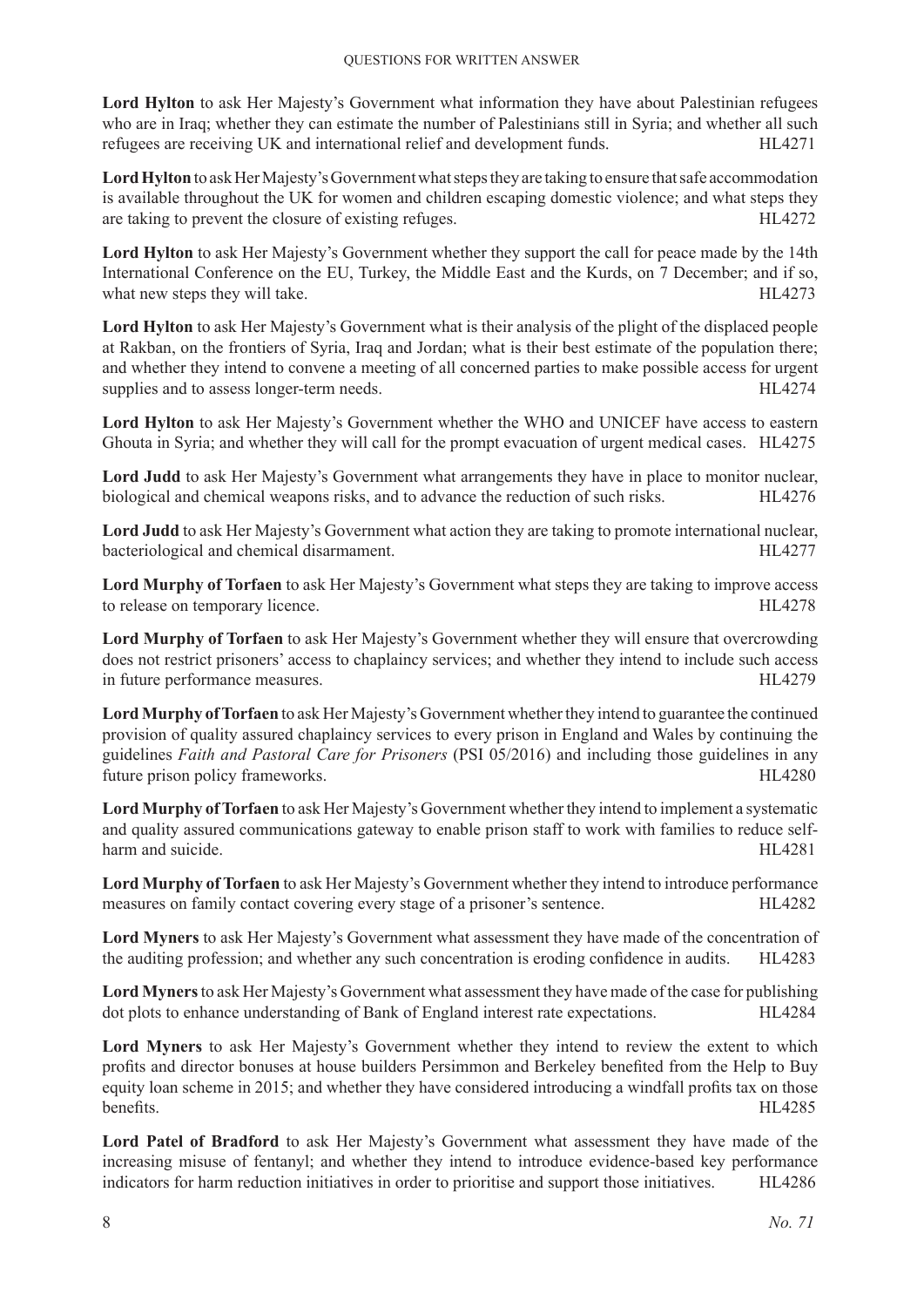**Lord Patten** to ask Her Majesty's Government what is their assessment of the Cadbury Report (1992), Greenbury Report (1995) and their successors as models for any future reports concerning corporate governance in universities. HL4287

**Lord Patten** to ask Her Majesty's Government, whether they intend to encourage universities to follow the example of Central St Martin's London in refunding students for failure to provide adequate tuition in their courses. HL4288

**Lord Patten** to ask Her Majesty's Government what is their estimate of the area of England that is likely to be covered by trees and woodland in 2020; and how this compares with (1) Northern Ireland, (2) Scotland, and (3) Wales. HL4289

**Lord Porter of Spalding** to ask Her Majesty's Government what plans they have to assess the National Cancer Diagnosis Audit in order to determine how well GPs are supported in recognising the symptoms of pancreatic cancer. HL4290

**Lord Porter of Spalding** to ask Her Majesty's Government what assessment they have made of reports that children between the age of 10 and 19 require hip replacements due to obesity; and what steps they will take to support local government bodies to improve public health in this regard. HL4291 [I]

**Baroness Thomas of Winchester** to ask Her Majesty's Government what steps they are taking to ensure that no benefit claimants are left destitute over Christmas and the New Year. HL4292

**Baroness Tonge** to ask Her Majesty's Government what representations they are making to the government of Israel regarding the death of Ibraheem Abu Thuraya. HL4293

**Baroness Tonge** to ask Her Majesty's Government what action will they take to protect the right of Palestinian Bedouin children to education following reports of demolitions of schools in the West Bank, including one at Abu Nawar on 13 December. HL4294

**Baroness Tonge** to ask Her Majesty's Government what action they are taking to support and encourage free speech in Israel and Palestine following reports of intimidation and public order offences committed by far-right groups in that country. The same state of the state of the state of the state of the state of the state of the state of the state of the state of the state of the state of the state of the state of the state o

**Baroness Tonge** to ask Her Majesty's Government what representations they are making to the government of Israel regarding the right to education for Palestinian children in Hebron. HL4296

**Baroness Tonge** to ask Her Majesty's Government what representations they have made to the government of Israel following the report by the UN Office for Coordination of Humanitarian Affairs highlighting that "many Palestinians throughout the West Bank are at risk of forcible transfer due to a coercive environment generated by Israeli policies and practices". HL4297

**Baroness Tonge** to ask Her Majesty's Government further to the Written Answer by Lord Ahmad of Wimbledon on 11 December (HL3639), what representations they are making to the Palestinian Authority concerning prospects for opening the Rafah crossing and allowing people with visas to leave. HL4298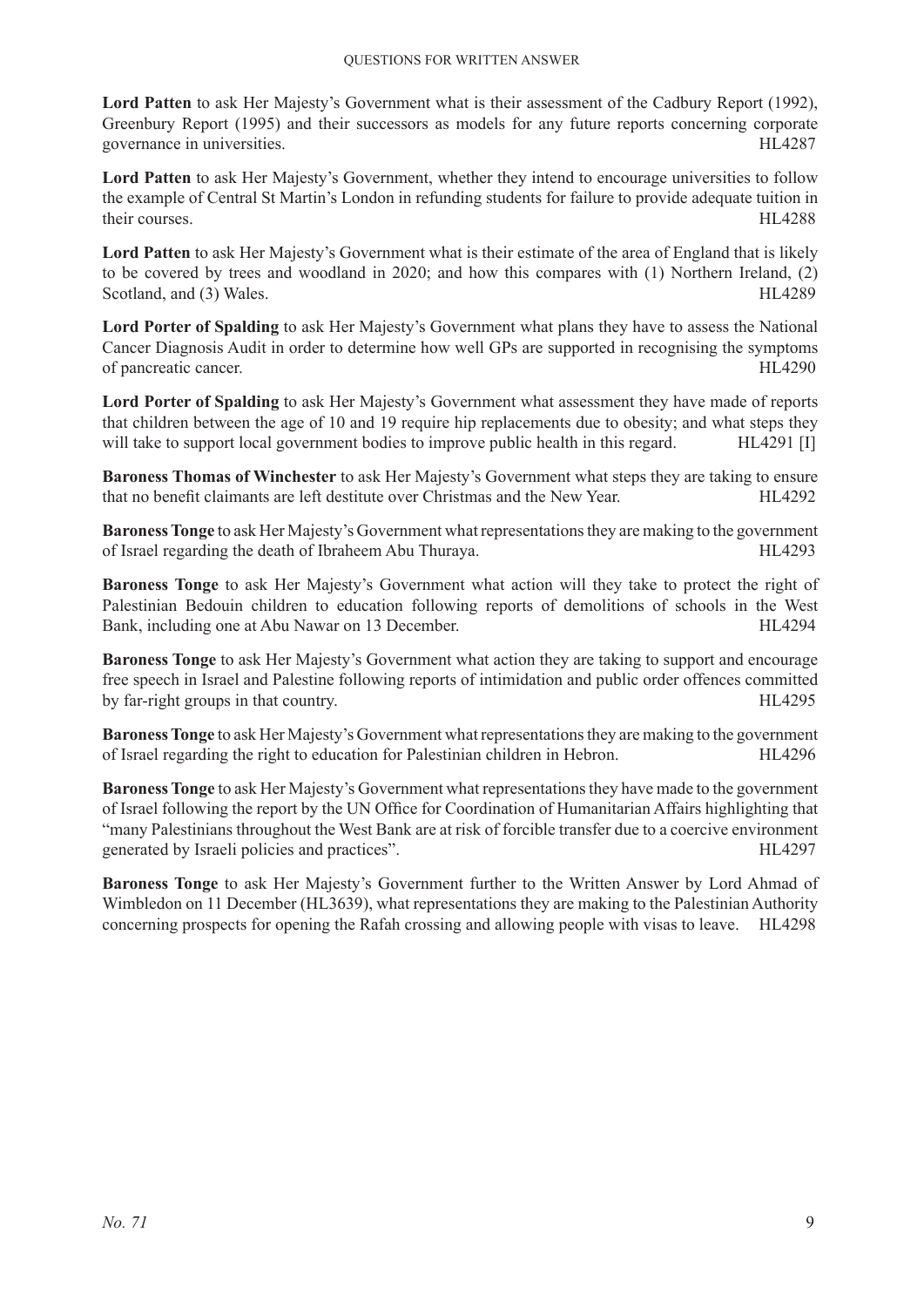# **Questions unanswered after 10 working days**

*The questions asked on the dates shown in bold were due for answer by the dates in brackets. The Government department responsible for answering each Question is shown in square brackets.*

**4 December** (18 December) HL3809 Lord Bird [Department for Education] HL3836 Lord Hylton [Foreign and Commonwealth Office] HL3854 The Lord Bishop of St Albans [Foreign and Commonwealth Office] HL3859 Baroness Tonge [Foreign and Commonwealth Office] HL3860 Baroness Tonge [Foreign and Commonwealth Office] HL3862 Baroness Tonge [Foreign and Commonwealth Office] HL3863 Baroness Tonge [Foreign and Commonwealth Office]

*Number of questions allocated to each department which are unanswered after 10 working days*

Department for Education (1)

Foreign and Commonwealth Office (6)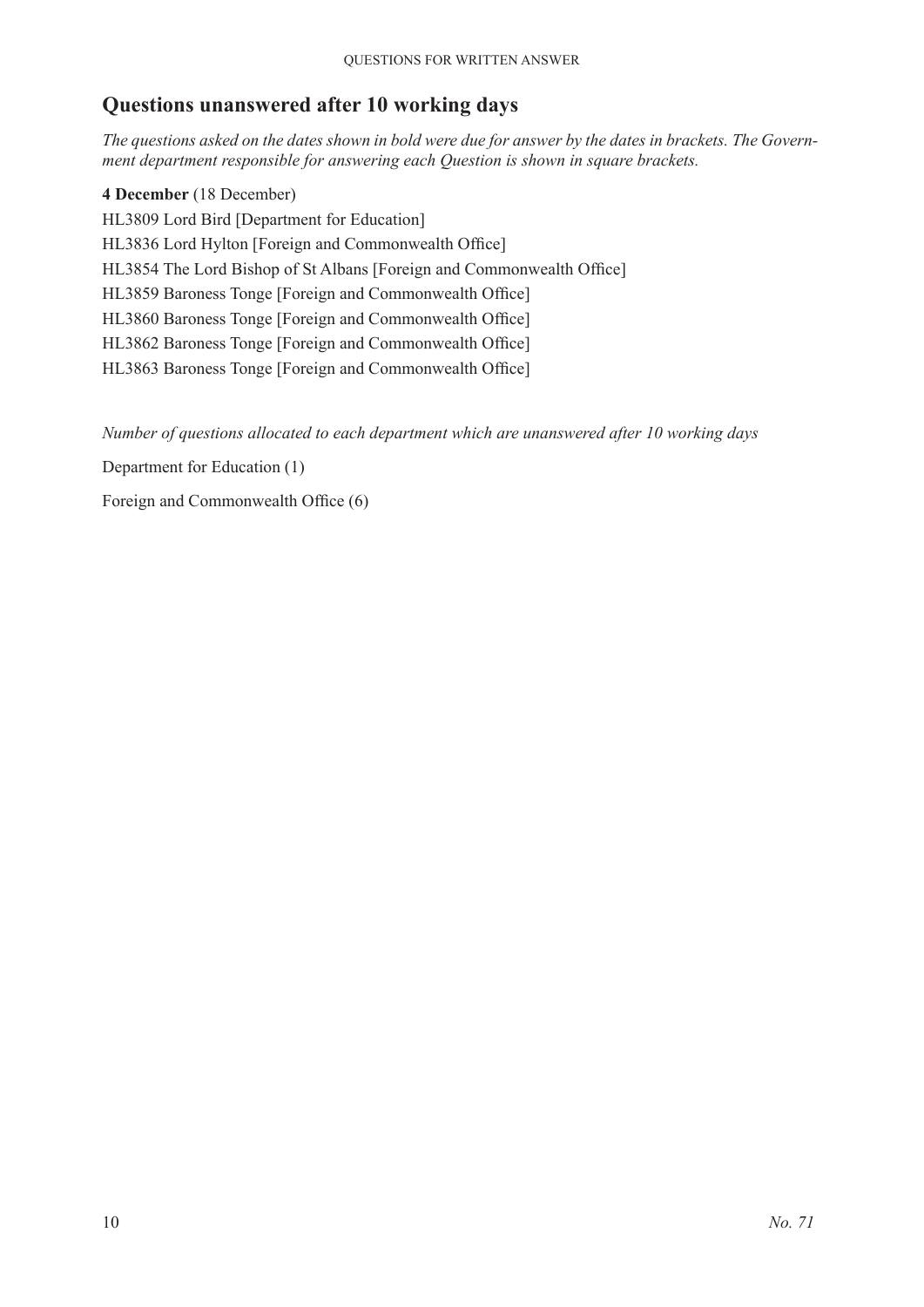# **Bills in Progress**

**Type of Bill To be** 

**considered**

| <b>Waiting for Second Reading</b>                                                            |                  |
|----------------------------------------------------------------------------------------------|------------------|
| Succession to Peerages Bill [HL]                                                             | Private Member's |
| Conscientious Objection (Medical Activities) Bill [HL]                                       | Private Member's |
| House of Lords Bill [HL]                                                                     | Private Member's |
| Registration of Marriage Bill [HL]                                                           | Private Member's |
| Open Skies Agreement (Membership) Bill [HL]                                                  | Private Member's |
| Ecumenical Marriage Bill [HL]                                                                | Private Member's |
| Family Relationships (Impact Assessment and Targets) Bill [HL]                               | Private Member's |
| Criminal Records Bill [HL]                                                                   | Private Member's |
| Bat Habitats Regulation Bill [HL]                                                            | Private Member's |
| Civil Partnership Act 2004 (Amendment) (Sibling Couples) Bill<br>[HL]                        | Private Member's |
| Divorce (Financial Provision) Bill [HL]                                                      | Private Member's |
| Duchy of Cornwall Bill [HL]                                                                  | Private Member's |
| Children Act 1989 (Amendment) (Female Genital Mutilation) Bill<br>[HL]                       | Private Member's |
| European Union (Information, etc.) Bill [HL]                                                 | Private Member's |
| Anonymity (Arrested Persons) Bill [HL]                                                       | Private Member's |
| BBC (Independence) Bill [HL]                                                                 | Private Member's |
| Local Housing Authority Debt Bill [HL]                                                       | Private Member's |
| Access to Palliative Care Bill [HL]                                                          | Private Member's |
| Cohabitation Rights Bill [HL]                                                                | Private Member's |
| Voting Age (Reduction) Bill [HL]                                                             | Private Member's |
| Abortion (Foetus Protection) Bill [HL]                                                       | Private Member's |
| Extension of Franchise (House of Lords) Bill [HL]                                            | Private Member's |
| EEA Nationals (Indefinite Leave to Remain) Bill [HL]                                         | Private Member's |
| Victims of Crime (Rights, Entitlements, and Notification of Child<br>Sexual Abuse) Bill [HL] | Private Member's |
| Schools (Mental Health and Wellbeing) Bill [HL]                                              | Private Member's |
| Policing Resources Bill [HL]                                                                 | Private Member's |
| Certificate of Loss Bill [HL]                                                                | Private Member's |
| Opticians Act 1989 (Amendment) Bill [HL]                                                     | Private Member's |
| Digital Economy Act 2017 (Amendment) (Definition of Extreme<br>Pornography) Bill [HL]        | Private Member's |
| Marriage Act 1949 (Amendment) Bill [HL]                                                      | Private Member's |
| Right to Die at Home Bill [HL]                                                               | Private Member's |
| Learning Disabilities (Review of Services) Bill [HL]                                         | Private Member's |
| European Union (Referendum on the Withdrawal Agreement) Bill<br>[HL]                         | Private Member's |
| Road Traffic Offenders (Surrender of Driving Licences Etc) Bill<br>[HL]                      | Private Member's |
| Elections and Referendums (Advertising) Bill [HL]                                            | Private Member's |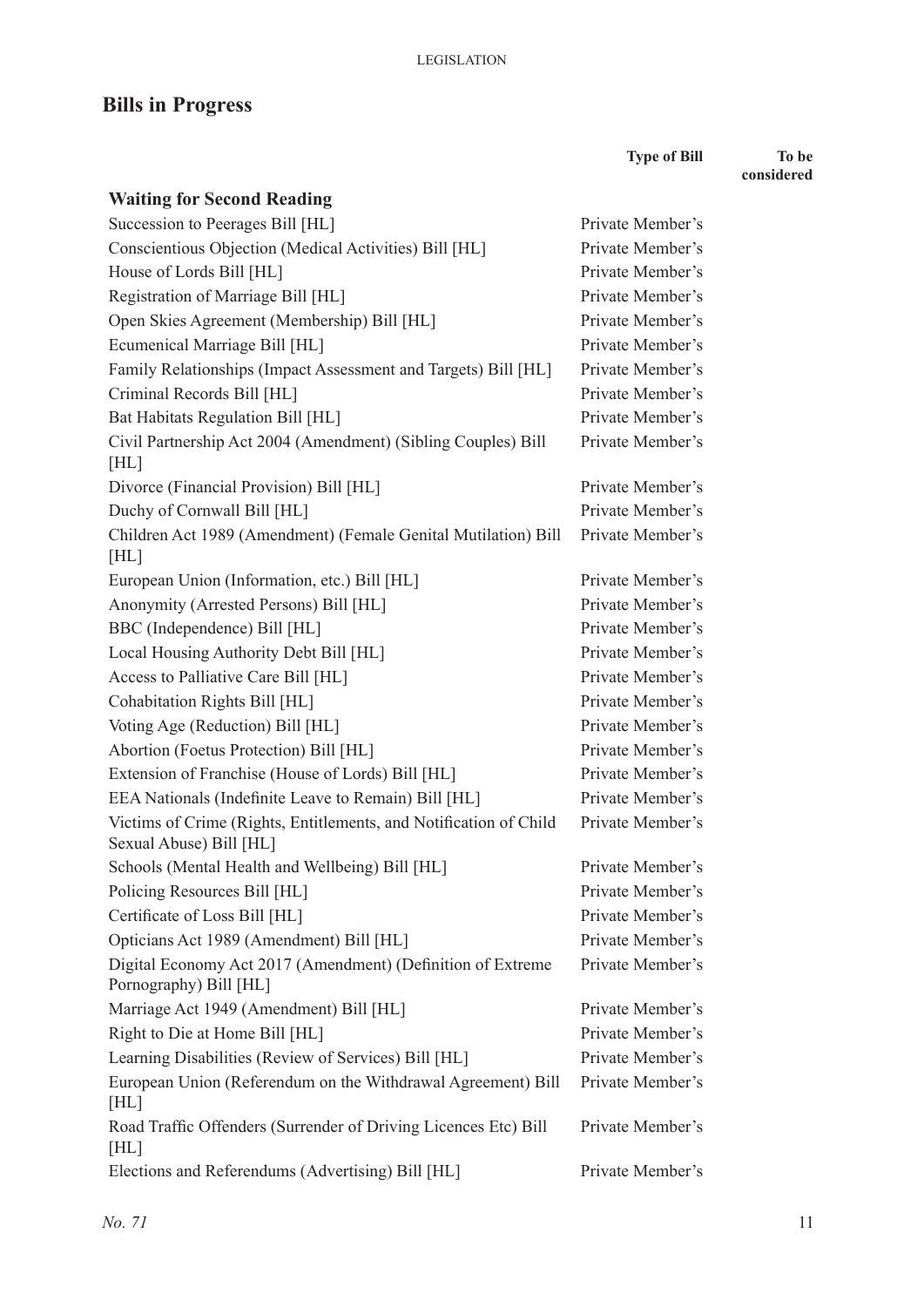| Abortion (Disability Equality) Bill [HL]                                                                     | Private Member's |            |
|--------------------------------------------------------------------------------------------------------------|------------------|------------|
| Heritage Railways and Tramways (Voluntary Work) Bill [HL]                                                    | Private Member's |            |
| Unaccompanied Asylum Seeking Children (Legal Advice and<br>Appeals) Bill [HL]                                | Private Member's |            |
| <b>BBC Licence Fee Bill [HL]</b>                                                                             | Private Member's |            |
| Cosmetic Surgery (Standards) Bill [HL]                                                                       | Private Member's |            |
| Awards for Valour (Protection) Bill [HL]                                                                     | Private Member's |            |
| Modern Slavery (Transparency in Supply Chains) Bill [HL]                                                     | Private Member's |            |
| Property Boundaries (Resolution of Disputes) Bill [HL]                                                       | Private Member's |            |
| Civil Partnership Act 2004 (Amendment) (Mixed Sex Couples)<br>Bill [HL]                                      | Private Member's |            |
| Genocide Determination Bill [HL]                                                                             | Private Member's |            |
| Kew Gardens (Leases) Bill [HL]                                                                               | Private Member's |            |
| Carbon Emission Reductions Bill [HL]                                                                         | Private Member's |            |
| Automatic Electoral Registration Bill [HL]                                                                   | Private Member's |            |
| <b>Committed to an Unopposed Bill Committee</b>                                                              |                  |            |
| Richmond Burgage Pastures Bill [HL]                                                                          | Private          |            |
| University of London Bill [HL]                                                                               | Private          | 17 January |
| City of London Corporation (Open Spaces) Bill                                                                | Private          |            |
| <b>Committed to a Committee of the Whole House</b>                                                           |                  |            |
| House of Lords (Hereditary Peers) (Abolition of By-Elections)<br>Bill [HL] (Queen's consent to be signified) | Private Member's |            |
| Age of Criminal Responsibility Bill [HL]                                                                     | Private Member's |            |
| Modern Slavery (Victim Support) Bill [HL]                                                                    | Private Member's |            |
| Asset Freezing (Compensation) Bill [HL]                                                                      | Private Member's |            |
| Unpaid Work Experience (Prohibition) Bill [HL]                                                               | Private Member's |            |
| Democratic Political Activity (Funding and Expenditure) Bill<br>[HL]                                         | Private Member's |            |
| Equality Act 2010 (Amendment) (Disabled Access) Bill [HL]                                                    | Private Member's |            |
| Home Education (Duty of Local Authorities) Bill [HL]                                                         | Private Member's |            |
| Creditworthiness Assessment Bill [HL]                                                                        | Private Member's |            |
| Refugees (Family Reunion) Bill [HL]                                                                          | Private Member's |            |
| Immigration Control (Gross Human Rights Abuses) Bill [HL]                                                    | Private Member's |            |
| Local Government Elections (Referendum) Bill [HL]                                                            | Private Member's |            |
| <b>Waiting for Report</b>                                                                                    |                  |            |
| Data Protection Bill [HL] (Queen's and Prince of Wales's consents<br>to be signified)                        | Government       | 10 January |
| Sanctions and Anti-Money Laundering Bill [HL]                                                                | Government       |            |
| <b>Sent to the Commons</b>                                                                                   |                  |            |
| Armed Forces (Flexible Working) Bill [HL]                                                                    | Government       |            |
| Financial Guidance and Claims Bill [HL]                                                                      | Government       |            |
| Space Industry Bill [HL]                                                                                     | Government       |            |
| <b>Returned to the Commons amended</b>                                                                       |                  |            |
| Telecommunications Infrastructure (Relief from Non-Domestic<br>Rates) Bill                                   | Government       |            |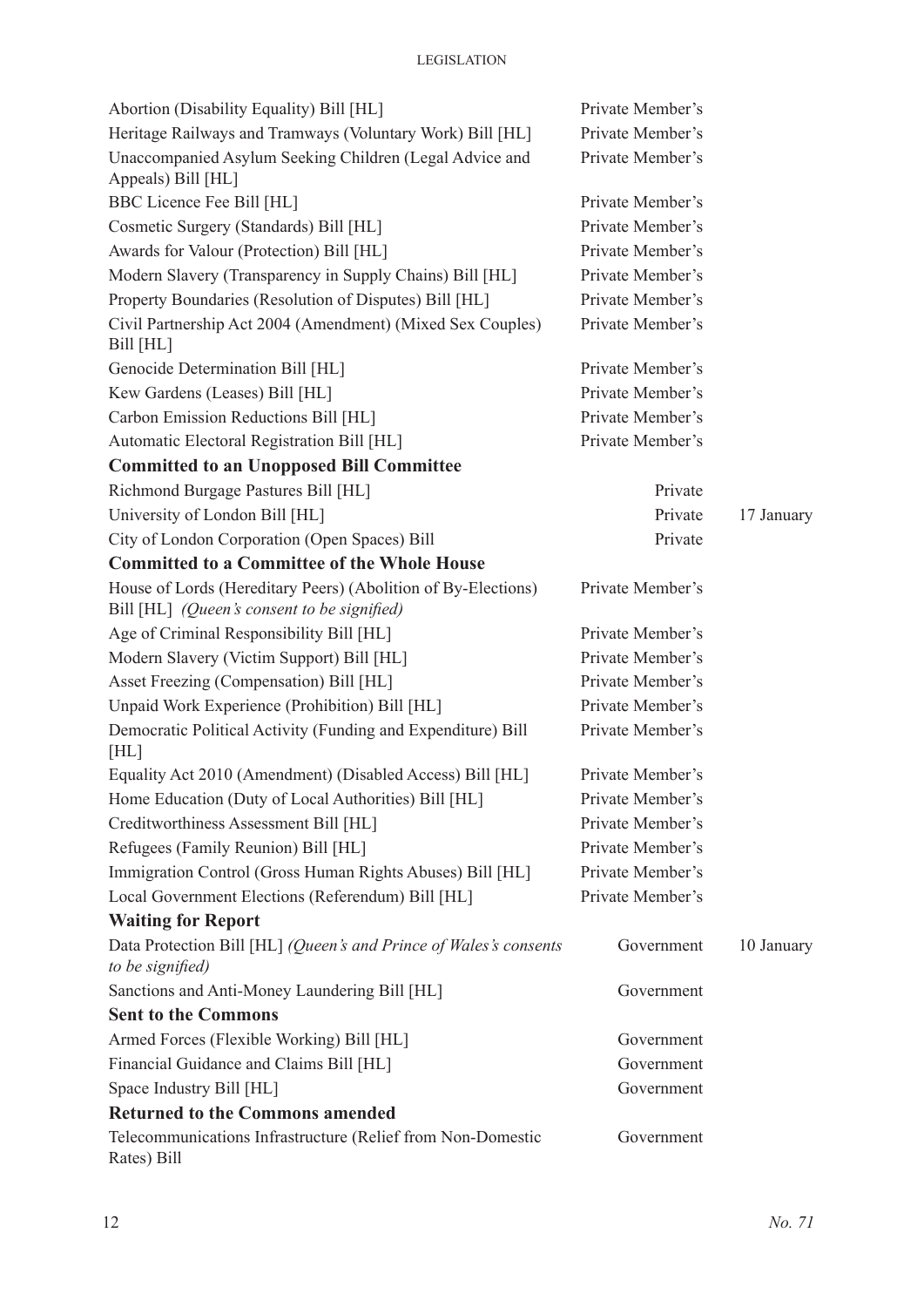# **Statutory Instruments in Progress**

#### **Affirmative Instruments waiting for consideration by the Joint Committee on Statutory Instruments**

Draft Small Business, Enterprise and Employment Act 2015 (Consequential Amendments, Savings and Transitional Provisions) Regulations 2017

Draft Transfer of Responsibility for Relevant Children (Extension to Wales, Scotland and Northern Ireland) Regulations 2017

Draft Environmental Permitting (England and Wales) (Amendment) Regulations 2018

Draft European Parliamentary Elections (Amendment) Regulations 2018

Draft European Parliamentary Elections Act 2002 (Amendment) Regulations 2018

Draft Gambling Act 2005 (Amendment of Schedule 6) Order 2018

Draft Financial Assistance Scheme (Increased Cap for Long Service) Regulations 2018

Draft Human Fertilisation and Embryology (Amendment) Regulations 2018

Draft Human Tissue (Quality and Safety for Human Application) (Amendment) Regulations 2018

Draft Terrorism Act 2000 (Proscribed Organisations) (Amendment) Order 2017

Draft Investigatory Powers (Codes of Practice) Regulations 2018

Draft Investigatory Powers (Interception by Businesses etc. for Monitoring and Record-keeping Purposes) Regulations 2018

Draft Investigatory Powers (Review of Notices and Technical Advisory Board) Regulations 2018

Draft Investigatory Powers (Technical Capability) Regulations 2018

#### **Affirmative Instruments waiting for Affirmative Resolution**

Draft Hunting Act 2004 (Exempt Hunting) (Amendment) Order 2015 *7th Report, Session 2015–16, from the Secondary Legislation Scrutiny Committee*

Draft Non-Contentious Probate Fees Order 2017 *26th Report, Session 2016–17, from the Joint Committee on Statutory Instruments, 28th Report, Session 2016–17, from the Secondary Legislation Scrutiny Committee*

Draft Trade Union (Deduction of Union Subscriptions from Wages in the Public Sector) Regulations 2017 *29th Report, Session 2016–17, from the Secondary Legislation Scrutiny Committee*

Draft Criminal Justice (Scotland) Act 2016 (Consequential Provisions) Order 2017 *(10 January)*

Draft European Union (Definition of Treaties) (Enhanced Partnership and Cooperation Agreement) (Kazakhstan) Order 2017

Draft European Union (Definition of Treaties) (Partnership and Cooperation Agreement) (Turkmenistan) Order 2017

Draft Policing and Crime Act 2017 (Maritime Enforcement Powers: Code of Practice) Regulations 2017

Draft Transparency of Donations and Loans etc. (Northern Ireland Political Parties) Order 2018

Draft Armed Forces Act 2006 (Amendment of Schedule 2) Order 2017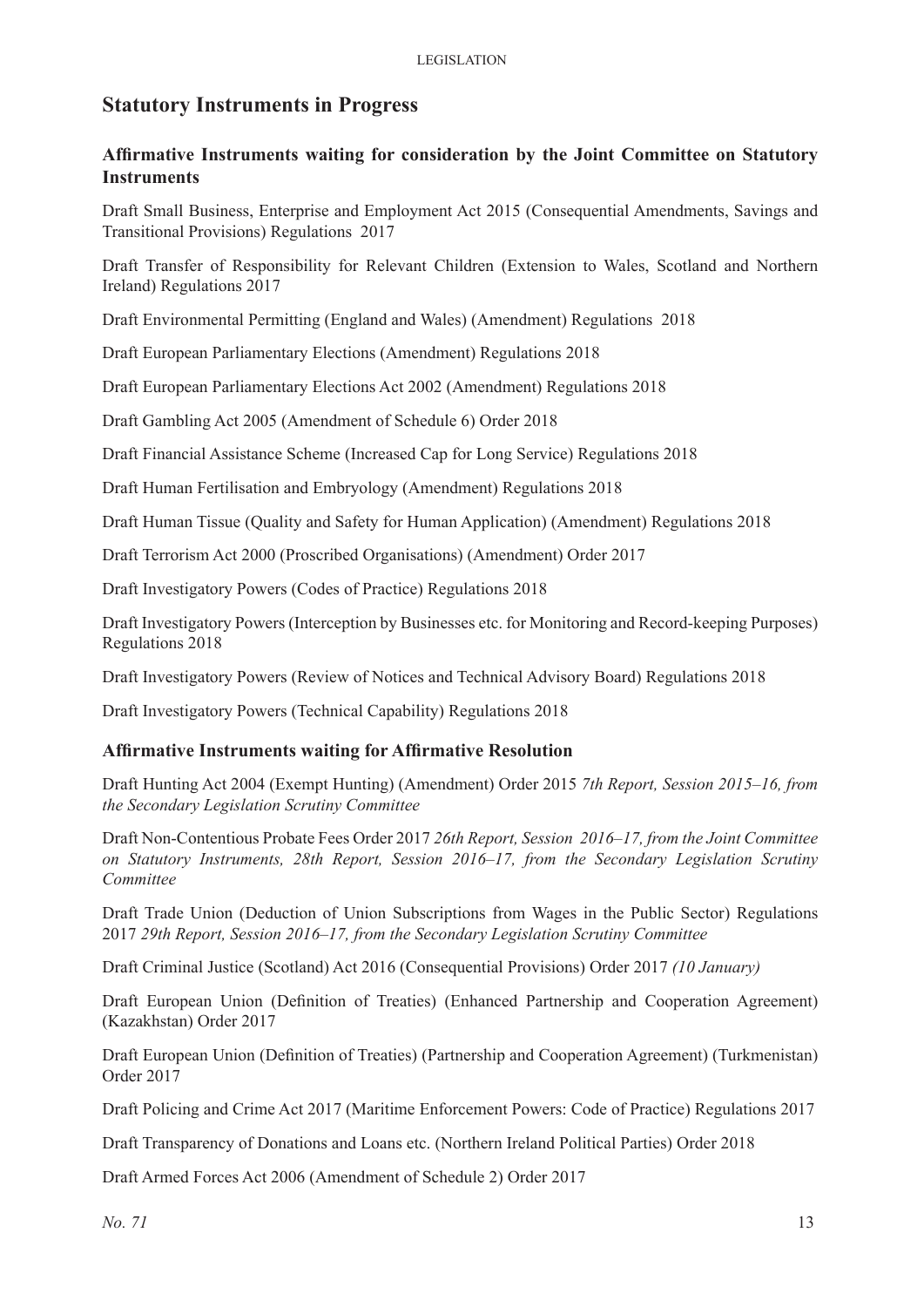#### **LEGISLATION**

Draft Housing and Planning Act 2016 (Banning Order Offences) Regulations 2017 *13th Report from the Secondary Legislation Scrutiny Committee*

Draft Judicial Pensions (Fee-Paid Judges) (Amendment) Regulations 2017

Draft Co-operative and Community Benefit Societies Act 2014 (Amendments to Audit Requirements) Order 2017

Draft Higher Education (Access and Participation Plans) (England) Regulations 2018

#### **Negative Instruments**

Universal Credit (Housing Costs Element for Claimants Aged 18 to 21) (Amendment) Regulations 2017 *28th Report from the Secondary Legislation Scrutiny Committee, Session 2016–17. Praying time expired 22 April.* 

Universal Credit (Tenant Incentive Scheme) Amendment Regulations 2017 *31st Report from the Secondary Legislation Scrutiny Committee, Session 2016–17. Praying time expired 29 June.* 

Social Security Benefit Up-rating Regulations 2017 *Not reported by the Secondary Legislation Scrutiny Committee. Praying time expired 22 June.*

Water Abstraction (Specified Enactments) Regulations 2017 *10th Report from the Secondary Legislation Scrutiny Committee. Praying time expired 14 December.* 

Water Abstraction and Impounding (Exemptions) Regulations 2017 *10th Report from the Secondary Legislation Scrutiny Committee. Praying time expired 14 December.* 

Water Abstraction (Revocations etc.) (England) Order 2017 *10th Report from the Secondary Legislation Scrutiny Committee. Praying time expired 14 December.* 

Water Abstraction (Transitional Provisions) Regulations 2017 *10th Report from the Secondary Legislation Scrutiny Committee. Praying time expired 14 December.* 

#### **Other Instruments**

Draft Airports National Policy Statement: new runway capacity and infrastructure at airports in the South East of England

Revised Draft Airports National Policy Statement: new runway capacity and infrastructure at airports in the South East of England *Scrutiny period expires 23 March 2018*

#### **Paper waiting for Affirmative Resolution**

Particulars of Proposed Designation of Age-Verification Regulator

#### **Retirements**

*The following members of the House have given notice of their intention to retire.*

Lord Condon (21 December)

Lord MacLaurin of Knebworth (22 December)

Lord Blyth of Rowington (1 January 2018)

Lord Clinton-Davis (10 January 2018)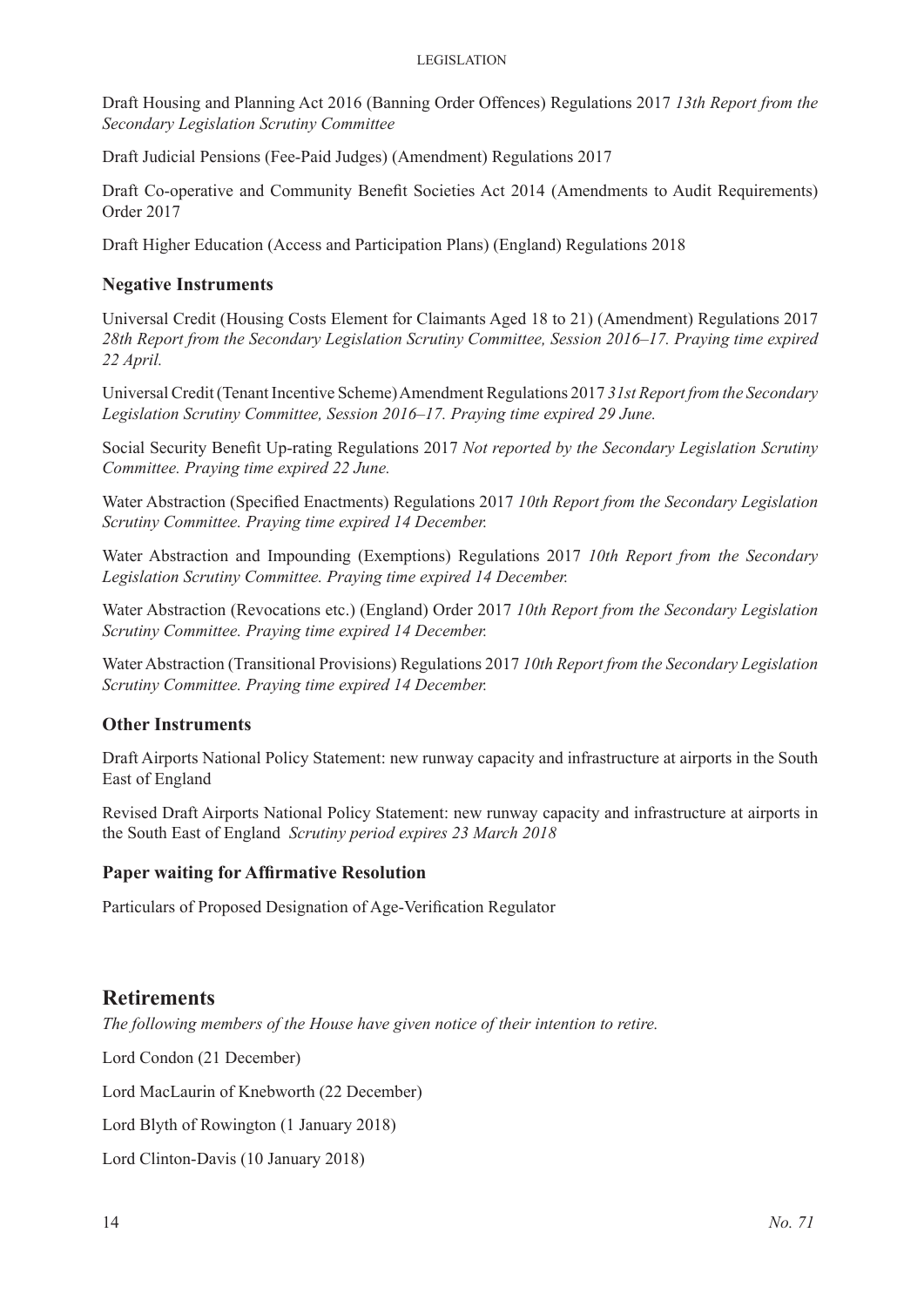# **Committees**

*Unless otherwise indicated, Committees meet in the Lords' rooms in the Committee Corridor. Only the next meeting of each Committee is listed below. Further details of these meetings, and of planned further meetings, may be found in the House of Lords Committees Weekly Bulletin.*

| <b>Tuesday 19 December</b>                                      |                              |                    |
|-----------------------------------------------------------------|------------------------------|--------------------|
| Science and Technology Committee                                | Room 4A                      | 9.40am             |
| <b>EU Justice Sub-Committee</b>                                 | Room 3                       | 10.30am            |
| Artificial Intelligence Committee                               | Room 4A                      | 3.15pm             |
| <b>Communications Committee</b>                                 | Room 2                       | 3.15pm             |
| <b>Wednesday 20 December</b>                                    |                              |                    |
| EU Financial Affairs Sub-Committee                              | Room 4A                      | 10.00am            |
| <b>Constitution Committee</b>                                   | Room 1                       | 10.15am            |
| EU Home Affairs Sub-Committee                                   | Room 3                       | 10.15am            |
| EU Energy and Environment Sub-Committee                         | Room 2                       | 10.30am            |
| <b>International Relations Committee</b>                        | Room 4                       | 10.30am            |
| Secondary Legislation Scrutiny Committee                        | Room 2A                      | 10.30am            |
| European Union Committee                                        | Room 2                       | 2.00 <sub>pm</sub> |
| <b>Statutory Instruments (Joint Committee)</b>                  | Room 7                       | 3.45pm             |
| <b>Tuesday 9 January</b>                                        |                              |                    |
| Political Polling and Digital Media Committee                   | Room 2                       | 10.30am            |
| Natural Environment and Rural Communities Act 2006<br>Committee | Room 1                       | 11.00am            |
| <b>Economic Affairs Committee</b>                               | Room 1                       | 3.30pm             |
| <b>Thursday 11 January</b>                                      |                              |                    |
| EU Internal Market Sub-Committee                                | Room 4A                      | 10.00am            |
| EU External Affairs Sub-Committee                               | Room 1                       | 10.00am            |
| <b>Monday 15 January</b>                                        |                              |                    |
| <b>Liaison Committee</b>                                        | Room 1                       | 4.30pm             |
| <b>Tuesday 16 January</b>                                       |                              |                    |
| Ecclesiastical Committee (Statutory Committee)                  | Room 4A                      | 10.15am            |
| <b>Wednesday 17 January</b>                                     |                              |                    |
| University of London Bill [HL], Unopposed Bill Committee        | Room 2A                      | 3.00pm             |
| <b>Monday 22 January</b>                                        |                              |                    |
| House of Lords Commission                                       | The Lord Speaker's<br>Office | 4.30pm             |
| <b>Monday 5 March</b>                                           |                              |                    |
| Procedure Committee                                             | Room 1                       | 5.00 <sub>pm</sub> |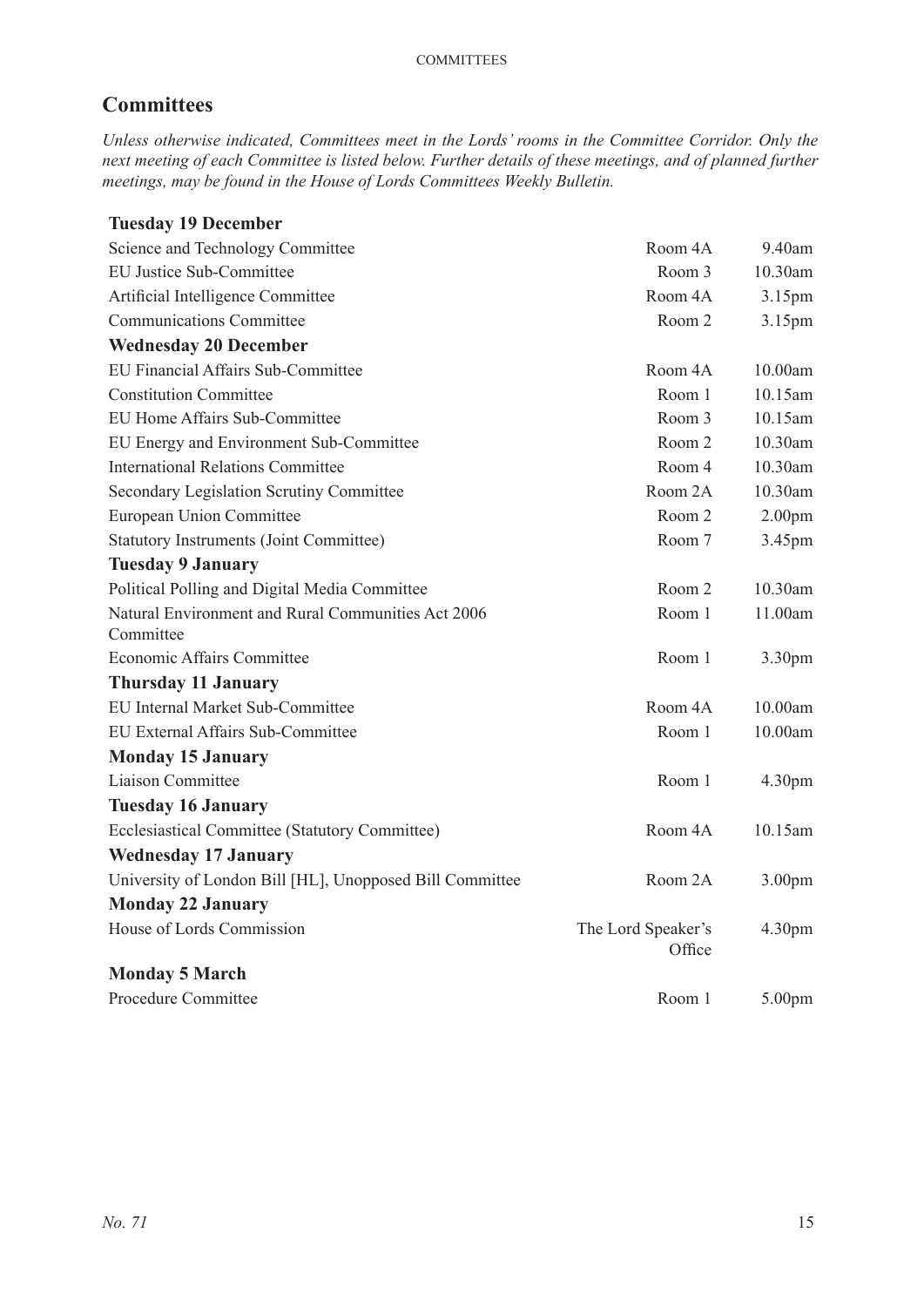# **Minutes of Proceedings of Monday 18 December 2017**

*The House met at 2.30pm.*

*Prayers were read by the Lord Bishop of Leeds.*

1 **Retirement** The Lord Speaker informed the House of the retirement with effect from 18 December of Baroness Sharples under section 1 of the House of Lords Reform Act 2014.

#### **Public Business**

2 **Unpaid internships** A question was asked by Lord Holmes of Richmond and answered by Baroness Vere of Norbiton.

3 **Disaster and Emergencies Preparedness Programme** A question was asked by Baroness Sheehan and answered by Lord Bates.

4 **Children: mental health assessments**A question was asked by Baroness Tyler of Enfield and answered by Lord Agnew of Oulton.

5 **United Kingdom borders: surveillance** A question was asked by Lord Wallace of Saltaire and answered by Baroness Williams of Trafford.

6 **Crown Prosecution Service: disclosure of evidence** A private notice question was asked by Lord Morris of Aberavon and answered by Lord Keen of Elie.

7 **Procedure** The Senior Deputy Speaker moved that the 2nd Report from the Select Committee Revisions of Private Business Standing Orders (HL Paper 34), and the proposed changes to those Standing Orders, be agreed to. After debate, the motion was agreed to. It was ordered that the amendments be published (HL Paper 54) and that the Standing Orders relating to Private Business be printed as amended (HL Paper 55).

8 **Environmental Protection (Microbeads) (England) Regulations 2017** Lord Gardiner of Kimble moved that the draft Regulations laid before the House on 27 November be approved. After debate, the motion was agreed to.

9 **Sub-national Transport Body (Transport for the North) Regulations 2017** Baroness Sugg moved that the draft Regulations laid before the House on 16 November be approved. After debate, the motion was agreed to.

10 **European Council** Baroness Evans of Bowes Park repeated a ministerial statement made in the House of Commons.

11 **Tackling Financial Exclusion: A country that works for everyone? (Financial Exclusion Report)** Baroness Tyler of Enfield moved that this House takes note of the Report from the Select Committee on Financial Exclusion *Tackling Financial Exclusion: A country that works for everyone?* (Session 2016–17, HL Paper 132). After debate, the motion was agreed to.

12 **Grenfell Tower and building safety** Lord Bourne of Aberystwyth repeated a ministerial statement made in the House of Commons.

13 **Brexit: trade in non-financial services (European Union Committee Report)** Lord Whitty moved that this House takes note of the Report from the European Union Committee *Brexit: trade in non-financial services* (18th Report, Session 2016–17, HL Paper 135). After debate, the motion was agreed to.

*The House adjourned at 11.11pm until Tuesday 19 December at 11.00am.*

**Ed Ollard** *Clerk of the Parliaments*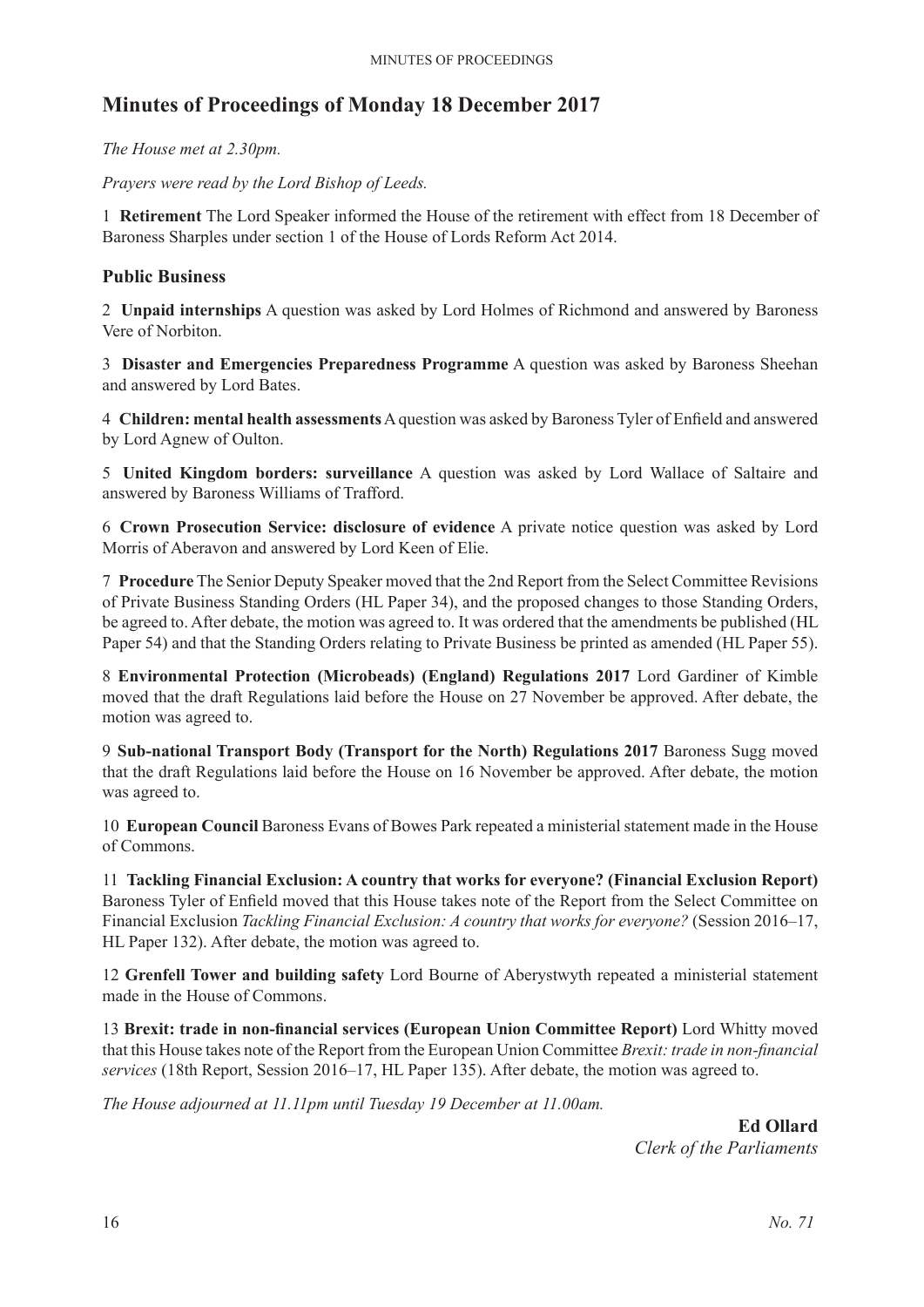# **Papers**

*All statutory instruments laid before the House are accompanied by an Explanatory Memorandum presented by command of Her Majesty, unless otherwise indicated.*

### **Command Papers**

The following papers were presented to the House by command of Her Majesty:

1. Welfare—Government Response to the 2nd Independent Review of the Personal Independence Payment Assessment. (9540)

2. Pensions—Automatic Enrolment Review 2017: Maintaining the Momentum. (9546)

3. Regulation—Building a Safer Future—Independent Review of Building Regulations and Fire Safety: Interim Report. (9551)

4. Terrorism—Government Response to the 8th Report from the House of Commons Home Affairs Committee, Session 2016–17, on Radicalisation: the counter-narrative and identifying the tipping point. (9555)

5. Crime—Government Response to the 14th Report from the Home Affairs Select Committee Session 2016–17: Hate crime: abuse, hate and extremism online. (9556)

### **Affirmative Instruments**

The following instruments were laid before the House for approval by resolution:

- 1. Draft Financial Assistance Scheme (Increased Cap for Long Service) Regulations 2018
- 2. Draft Human Fertilisation and Embryology (Amendment) Regulations 2018
- 3. Draft Human Tissue (Quality and Safety for Human Application) (Amendment) Regulations 2018
- 4. Draft Terrorism Act 2000 (Proscribed Organisations) (Amendment) Order 2017
- 5. Draft Investigatory Powers (Codes of Practice) Regulations 2018

6. Draft Investigatory Powers (Interception by Businesses etc. for Monitoring and Record-keeping Purposes) Regulations 2018

- 7. Draft Investigatory Powers (Review of Notices and Technical Advisory Board) Regulations 2018
- 8. Draft Investigatory Powers (Technical Capability) Regulations 2018

#### **Negative Instruments**

The following instruments were laid before the House:

|  | 1. Crown Court (Amendment) Rules 2017 |  |  |  |  | (1287) |
|--|---------------------------------------|--|--|--|--|--------|
|  |                                       |  |  |  |  |        |

2. Magistrates' Courts (Detention and Forfeiture of Cash) (Amendment) Rules 2017 (1291)

3.  Magistrates' Courts (Freezing and Forfeiture of Terrorist Money in Bank and Building Society Accounts) Rules 2017 (1290)

- 4. Magistrates' Courts (Detention and Forfeiture of Listed Assets) Rules 2017 (1293)
- 5. Magistrates' Courts (Detention and Forfeiture of Terrorist Cash) (Amendment) Rules 2017 (1295)
- 6. Magistrates' Courts (Detention and Forfeiture of Terrorist Assets) Rules 2017 (1296)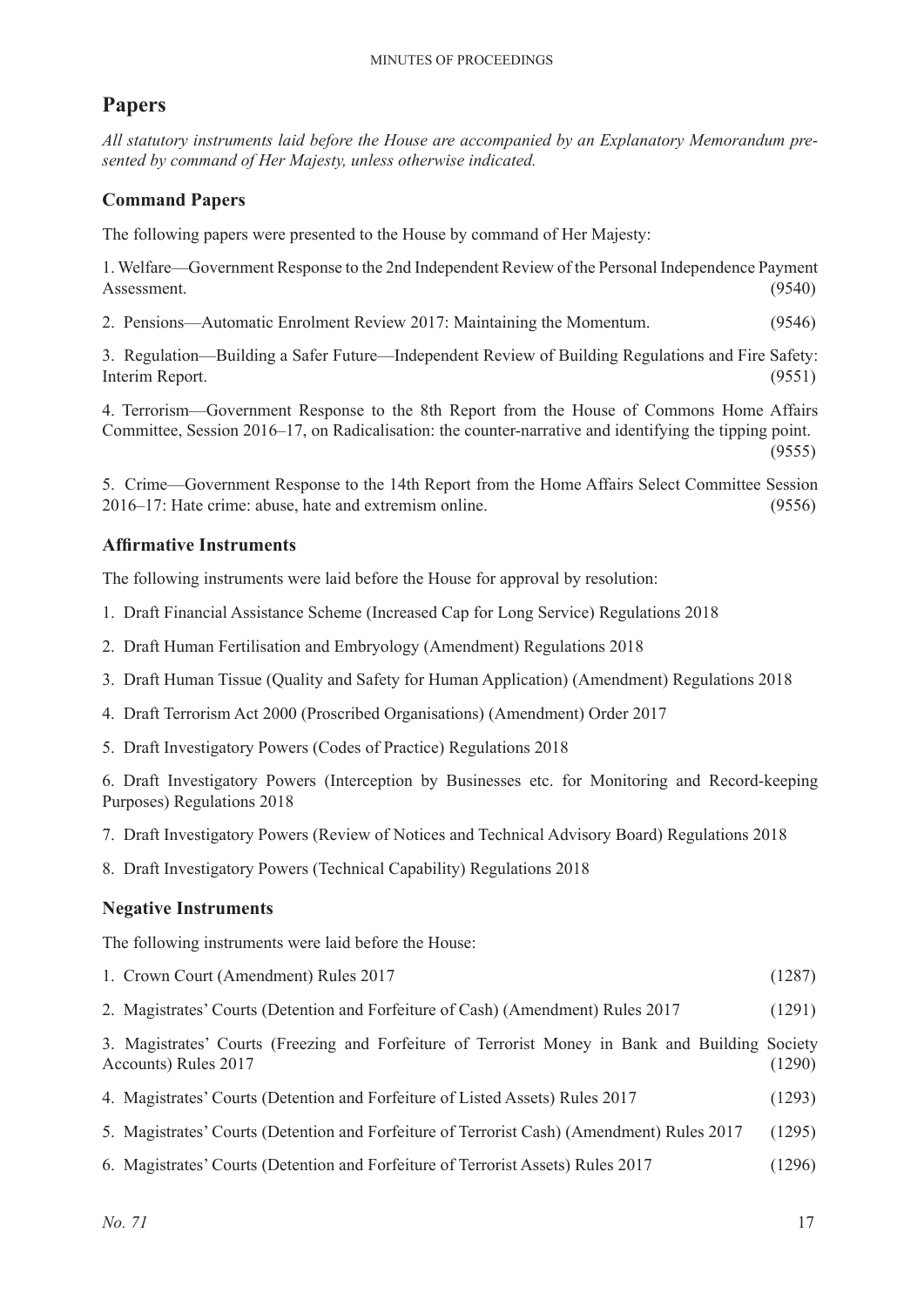#### Minutes of Proceedings

7. Magistrates' Courts (Freezing and Forfeiture of Money in Bank and Building Society Accounts) Rules 2017 (1297)

8. Oversight of Professional Body Anti-Money Laundering and Counter Terrorist Financing Supervision Regulations 2017 (1301)

#### **Papers not subject to Parliamentary Proceedings**

The following papers were laid before the House:

1. Accounts of the Marshall Aid Commemoration Commission 2016–17

2. Air Publication 3393 Volume 1 Edition 19—Officer Commissioning and Terms of Service (Amendment) Regulations 2017

3. Annual Report—The Armed Forces Covenant 2017

4. Electronic Balloting Review—The Report of the Independent Review of Electronic Balloting for Industrial Action

- 5. Draft Code of Practice on Bulk Acquisition of Communications Data
- 6. Draft Code of Practice on Equipment Interference
- 7. Draft Code of Practice on Intelligence Services' Retention and Use of Bulk Personal Datasets
- 8. Draft Code of Practice on Interception of Communications
- 9. Draft Code of Practice on National Security Notices